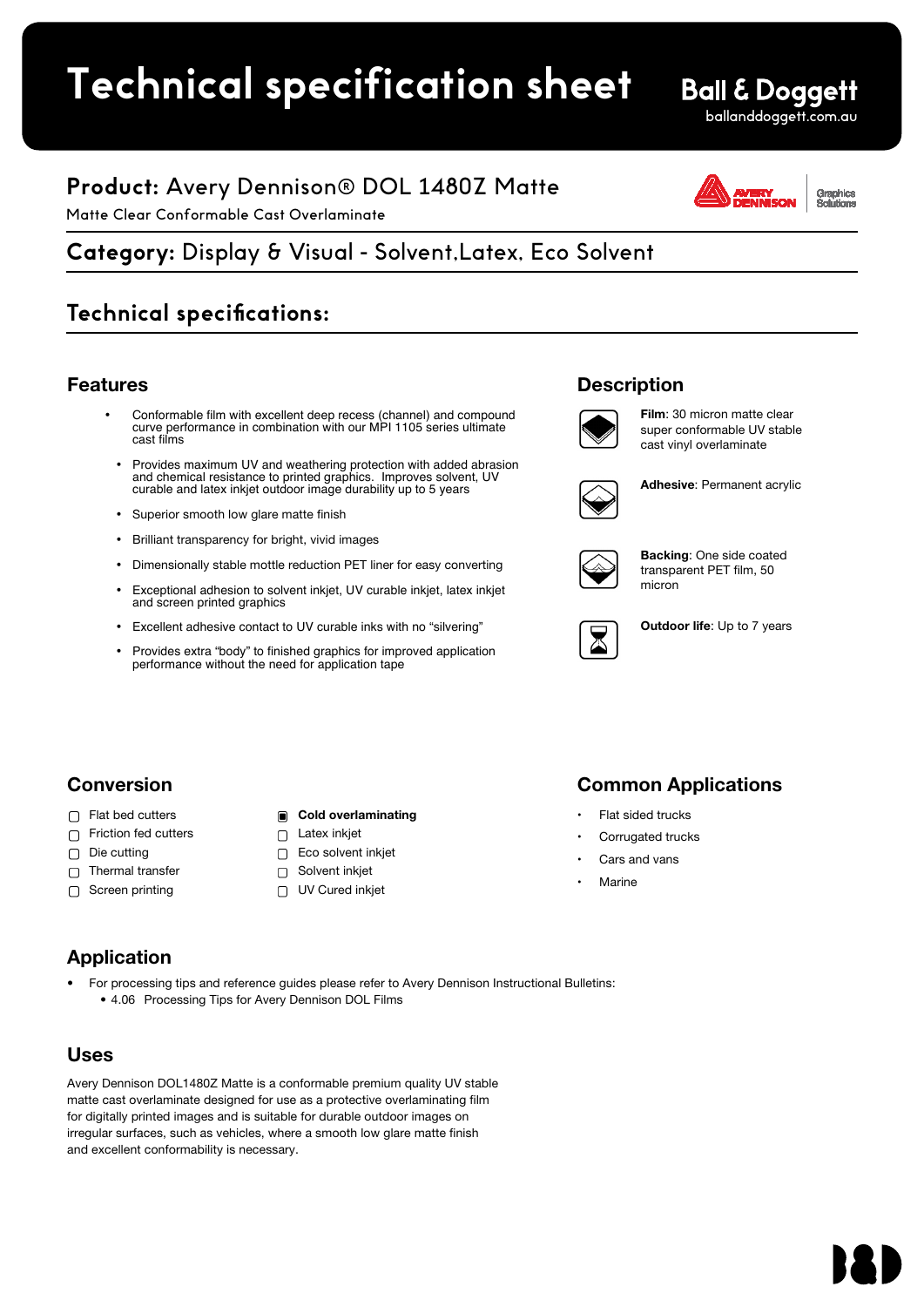# **Technical specification sheet**

# **Ball & Doggett**

ballanddoggett.com.au

### General

| Calliper, face film            | ISO 534                    | 30 micron          |
|--------------------------------|----------------------------|--------------------|
| Calliper, face film & adhesive | <b>ISO 534</b>             | 55 micron          |
| Dimensional stability          | <b>DIN 38464</b>           | 0.4mm Max          |
| <b>Tensile Strength</b>        | <b>DIN 53455</b>           | $0.5 - 1.25$ kg/cm |
| Elongation                     | DIN 53455                  | >150%              |
| Gloss                          | ISO 2813, 85o              | 20%                |
| Adhesion, initial              | ASTM 1000. stainless steel | 525 N/m            |
| Adhesion, ultimate             | ASTM 1000, stainless steel | $613$ N/m          |
| Flammability                   |                            | Self extinguishing |
| Shelf life                     | Stored at 22° C/50-55 % RH | 2 years            |
| <b>Expected Durability</b> **  | Vertical exposure          | Up to 7 years      |

# Thermal

| Min. Application Temperature | $+40C$                           |
|------------------------------|----------------------------------|
| Lamination temperature       | See relevant technical bulletins |
| Service temperature range    | $-40$ oC to $+80$ oC             |

# **Chemical**

Resistant to most mild acids, alkalis and salts

### Test Methods

### Dimensional stability:

Is measured on a 150 x 150 mm aluminium panel to which a specimen has been applied; 72 hours after application the panel is exposed for 48 hours to + 70°C, after which the shrinkage is measured.

### Adhesion**:**

(FTM-1, FINAT) is measured by peeling a specimen at a 180° angle from a stainless steel or float glass panel, 24 hours after the specimen has been applied under standardised conditions. Initial adhesion is measured 20 minutes after application of the specimen.

### Flammability:

Freposition applied to diaminant is subjected to the film should specified to a gas burner for 15 seconds. The film should<br>stop burning within 15 seconds after removal from the  $t_{\text{total}}$ A specimen applied to aluminium is subjected to the flame.

### Temperature range:

A specimen applied to stainless steel is exposed at high and low temperatures and brought back to room temperature. 1 hour after exposure the specimen is examined for any deterioration. Note: Prolonged exposure to high and low temperatures in the presence of chemicals such as solvents, acids, dyes, etc. may eventually cause deterioration. and low temperatures and brought back to room

### Important

upon tests we believe to be reliable. The values listed herein are typical values and are not for use Information on physical characteristics is based in specifications.

in specifications.<br>They are intended only as a source of information rney are intended only as a source of inform<br>and are given without guarantee and do not and are given winder gaarantee and de monostitute a warranty. Purchasers should independently determine, prior to use, the suitability of any material for their specific use.

All technical data is subject to change without prior notice.

### **Warranty**

Avery Dennison® materials are manufactured under careful quality control and are warranted to<br>be free from defect in material and workmanship. purchaser shall in no circumstances exceed<br>cost of the defective materials supplied. No cost of the defective materials supplied. No<br>salesman, representative or agent is authorised nted to be free from defect in and are war to give guarantee, warranty, or make any re gave generative, materially, community, materially Any material shown to our satisfaction to be defective at the time of sale will be replaced without charge. Our aggregate liability to the purchaser shall in no circumstances exceed the

All Avery Dennison® materials are sold subject to the above conditions, being part of our standard conditions of sale, a copy of which is  $\mu$ uest. available on request.

#### sk Expected Durchility rability guarantee, and the guarantee, and the guarantee, and the guarantee, and the guarantee, and the guarantee, and the guarantee of the guarantee of the guarantee of the guarantee of the guarantee of the guarantee of t \*\*Expected Durability

lurability of Avery Dennisor the exp of the Avery Dennison zone system, in outdoor vertical exposure conditions.<br>The actual performance life will depend on a rile actual performance life will depend on a<br>variety of factors, including selection and valicty of lactors, including sciection and<br>preparation of substrate, angle and direction of The expect The expected durability of Avery Dennison films<br>are defined as the expected performance life of vertical exposure conditions. the Avery Dennison graphic film(s) within Zone 1 exposure, application methods, environmental conditions and cleaning/maintenance of the films. In case of films used in areas of high temperatures or humidity, high altitudes and

industrially polluted areas the performance will be die European and central European and central European and central European and central European and central E<br>European and central European and central European and central European and central European and central Europ further reduced.

#### .<br>an In ability and warranted renou **Expected Durability and Warranted Period** Expected B preparation

Expected durability is the expected period of time defined in the product data sheet, the product should, but is not warranted to, perform satisfactorily when applied in vertical exposure conditions as defined in instructional Bulletin<br>1.30. The warranted period as defined in the 1.50. The warranted period as defined in the<br>appropriate ICS Performance Guarantee Bulletin, is the maximum period of time Avery Dennison will warrant the finished products performance in accordance with ICS Performance Guarantee Terms and Conditions 1.0, provided that the film conditions as defined in Instructional Bulletin is properly stored, converted and installed in accordance with Avery Dennison guidelines.

### Chemical Resistance:

a specimen has been applied. The hours are application are parels are immersed in the test hold for the given test<br>period. 1 hour after removing the panel from the fluid, the period. 1 hour after removing the panel from the hold, the specimen is examined for any deterioration. a specimen has been applied. 72 hours after application All chemical tests are conducted with test panels to which

### **Corrosion Resistance:**

A specimen applied to aluminium is exposed to saline<br>mist (5% salt) at 35°C. After exposure, the film is removed and the panel is examined for traces of corrosion. A specimen applied to aluminium is exposed to saline

Solutions olutionsSolutionsAsia Pacific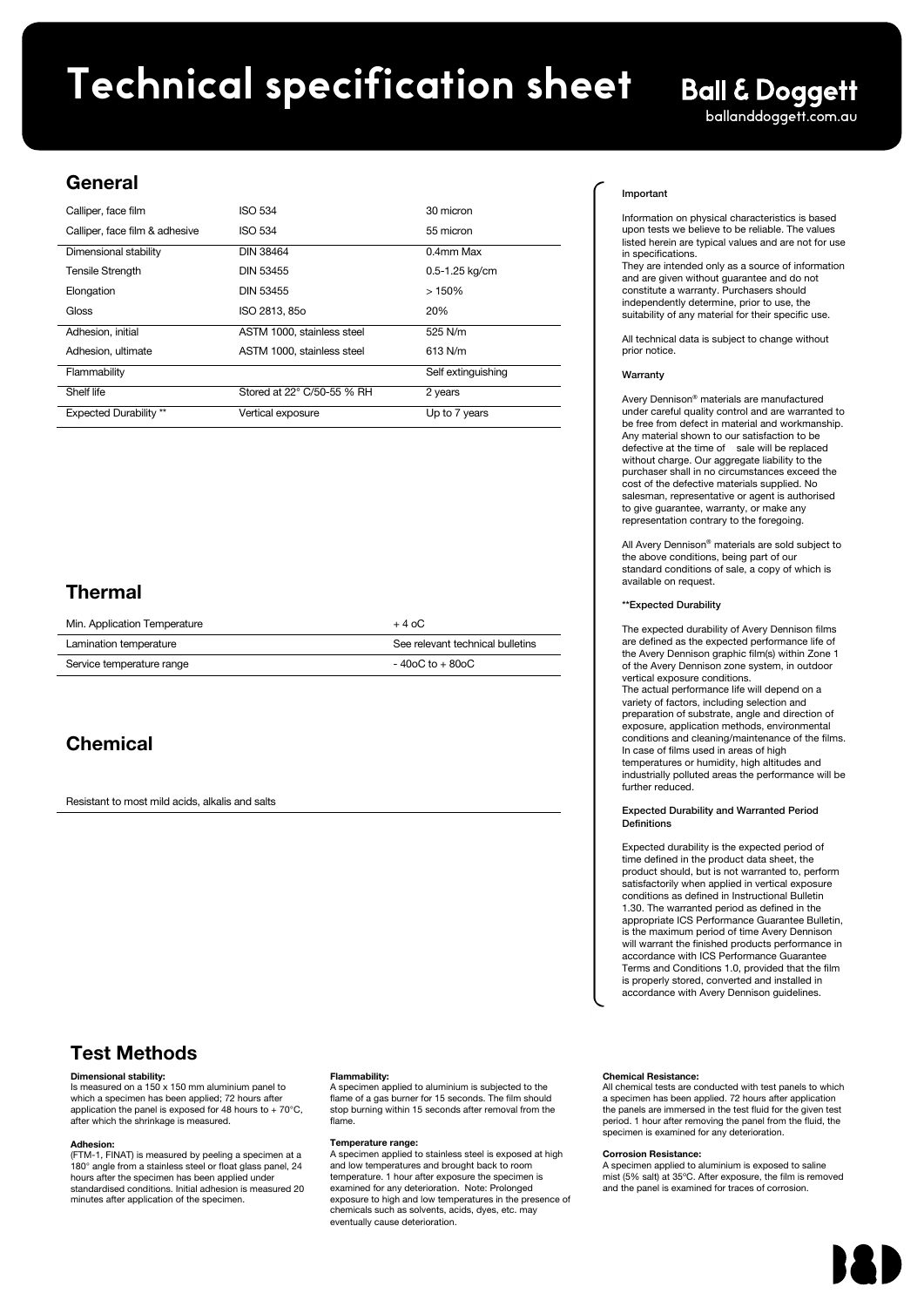# **Technical specification sheet**

# **Product:** Avery Dennison® DOL 1460Z High Gloss

High Gloss Clear Conformable Cast Overlaminate

# **Category:** Display & Visual - Solvent,Latex, Eco Solvent

# **Technical specifications:**

### **Features**

- Conformable film with excellent deep recess (channel) and compound curve performance in combination with our MPI 1105 series ultimate cast films
- Provides maximum UV and weathering protection with added abrasion and chemical resistance to printed graphics. Improves solvent, UV curable and latex inkjet outdoor image durability up to 5 years
- Wet paint-like look high gloss finish
- Brilliant transparency for bright, vivid images
- Dimensionally stable mottle reduction PET liner for easy converting
- Exceptional adhesion to solvent inkjet, UV curable inkjet, latex inkjet and screen printed graphics
- Excellent adhesive contact to UV curable inks with no "silvering"
- Provides extra "body" to finished graphics for improved application performance without the need for application tape

# **Description**



**Film**: 30 micron high gloss clear conformable UV stable cast vinyl overlaminate



**Adhesive**: Permanent acrylic



**Backing**: One side coated transparent PET film, 50 micron



**Outdoor life**: Up to 7 years

**Conversion**

- □ Flat bed cutters
- □ Friction fed cutters
- $\Box$  Die cutting
- □ Thermal transfer
- $\Box$  Screen printing

# **Application**

• For processing tips and reference guides please refer to Avery Dennison Instructional Bulletins: • 4.06 Processing Tips for Avery Dennison DOL Films

**Cold overlaminating** 

 $\Box$  Latex inkiet □ Eco-solvent inkjet □ Solvent inkjet UV Cured inkjet

### **Uses**

Avery Dennison DOL1460Z High Gloss is a conformable premium quality UV stable high gloss cast overlaminate designed for use as a protective overlaminating film for digitally printed images and is suitable for durable outdoor images on irregular surfaces, such as vehicles, where high gloss finish and the excellent conformability is necessary.

# **Common Applications**

- Flat sided trucks
- Corrugated trucks
- Cars and vans
- Marine



ballanddoggett.com.au

**Ball & Doggett**